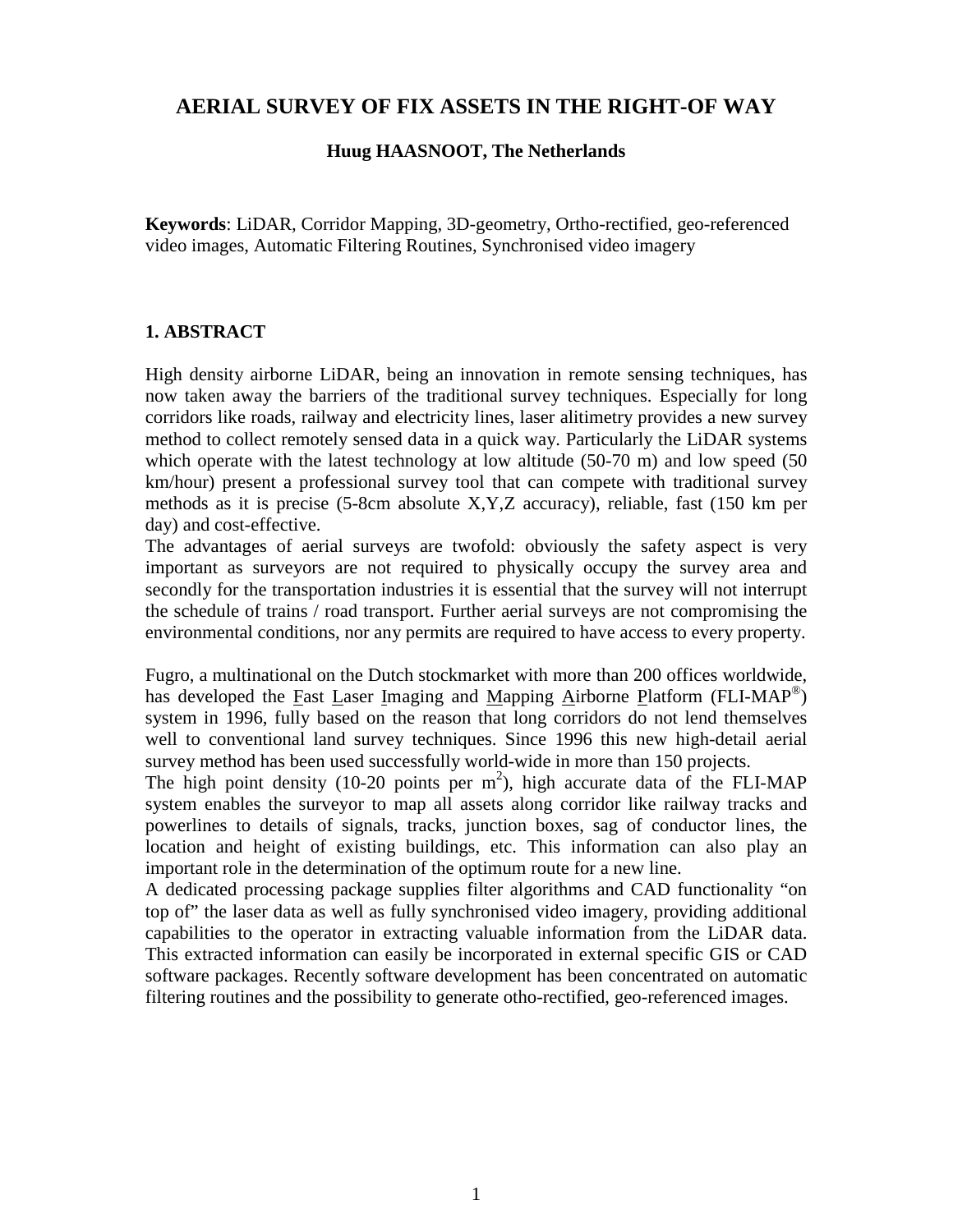

Bell 206 Helicopter with FLI-MAP® system

As of August 1999, Fugro-Inpark operates the third FLI-MAP system from the Netherlands to execute projects in the Eastern Hemisphere. During the last 1.5 years projects have been completed in various industries with a variety of endproducts, e.g. detailed Digital Terrain Models with more than 10 points per  $m^2$  for flood control in the Netherlands, planning of new roads for the expansion of tourism on French Polynesia, high-accuracy cross-profiles of the Expressway near Kuala Lumpur, planning of noise protection walls for the German railroad, coast line protection survey in Portugal, etc.

# **2. TECHNICAL INTRODUCTION**

The integration of numerous latest innovations such as the high frequency scanning laser, the solid state Inertial Navigation System, kinematic GPS technology, automatic filter routines and mosaic of digital ortho-rectified video images has provided numerous industries a new survey tool and a near continuous 3D-geometry coverage of terrain features. This, in combination with dedicated software, has resulted in an outstanding tool to inventorise corridors for the railway, pipeline, electricity, and telecommunication industry.

Installed on a helicopter, the FLI-MAP system is navigated at a low altitude along the corridor collecting GPS, scanning laser, helicopter attitude, and video information. The helicopter gives the system a unique perspective to efficiently gather sufficient data to determine characteristics such as powerlines attachment points, sag of conductors,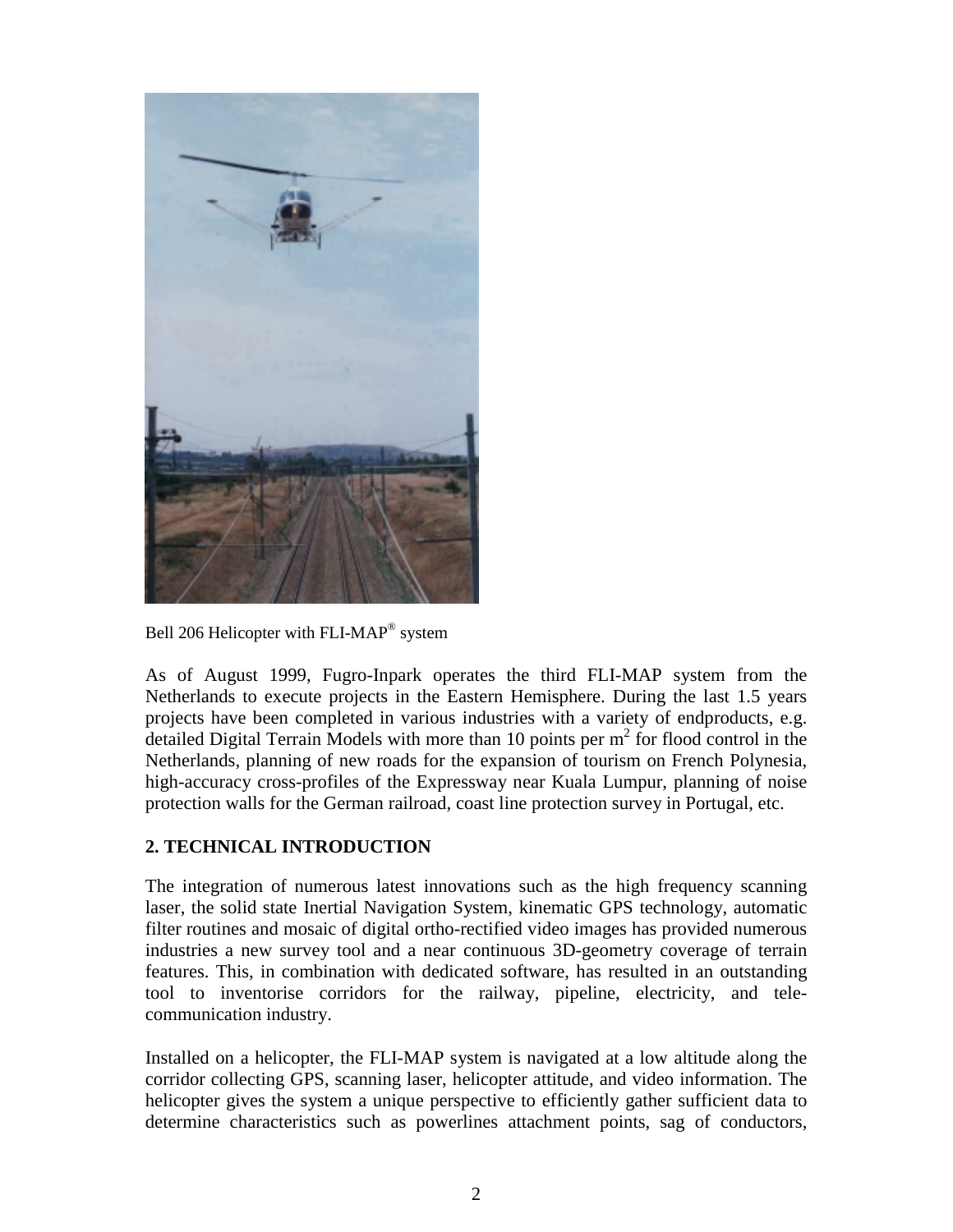signals, junction boxes in the railroad industry and land use to aid in the engineering process without occupying the actual ROW or touching the conductor.

FLI-MAP's scanning laser is a custom designed eye safe, reflectorless rangefinder capable of measuring first return ranges from 20 to 200 meters. Every scan has a width of 60 degrees and contains 200 range measurements. Each scan record contains timing, laser attitude, and intensity of the reflection and data verification/error detection information.



The FLI-MAP helicopter with the two eye-safe lasers

Operationally, the laser scans at a rate of 55 times per second and has a coverage width that is 1.15 times the helicopter's altitude above ground level. A military classified Solid State Inertial Navigation System (INS) measures heading, pitch, roll information as well as 3D velocities, maximum 200 times per second.

By matching the GPS derived position with the INS data, a position of the laser is determined for every scan. This information, with the scanned ranges, produces the XYZ positions of the laser returns on the terrain along the flight path.

FLI-MAP can be configured to operate with two scanning lasers simultaneously. The primary laser is tilted 7 degrees forward to ensure enough reflections will be collected on the front of buildings. To ensure that also the rear of objects are surveyed, the secondary laser is tilted 7 degrees backwards.

Two colour S-VHS video cameras, one downward looking and one at 45 degrees forward looking, are collecting digital video images of the survey corridor. In addition to being used to show terrain conditions and identify objects, the S-VHS video can provide captured digital images which can be used in data processing.

Flying at 20-225m attitude with a speed of 50-70 km/hr the FLI-MAP system makes between 11,000 to 22,000 range measurements per second, resulting on average to 10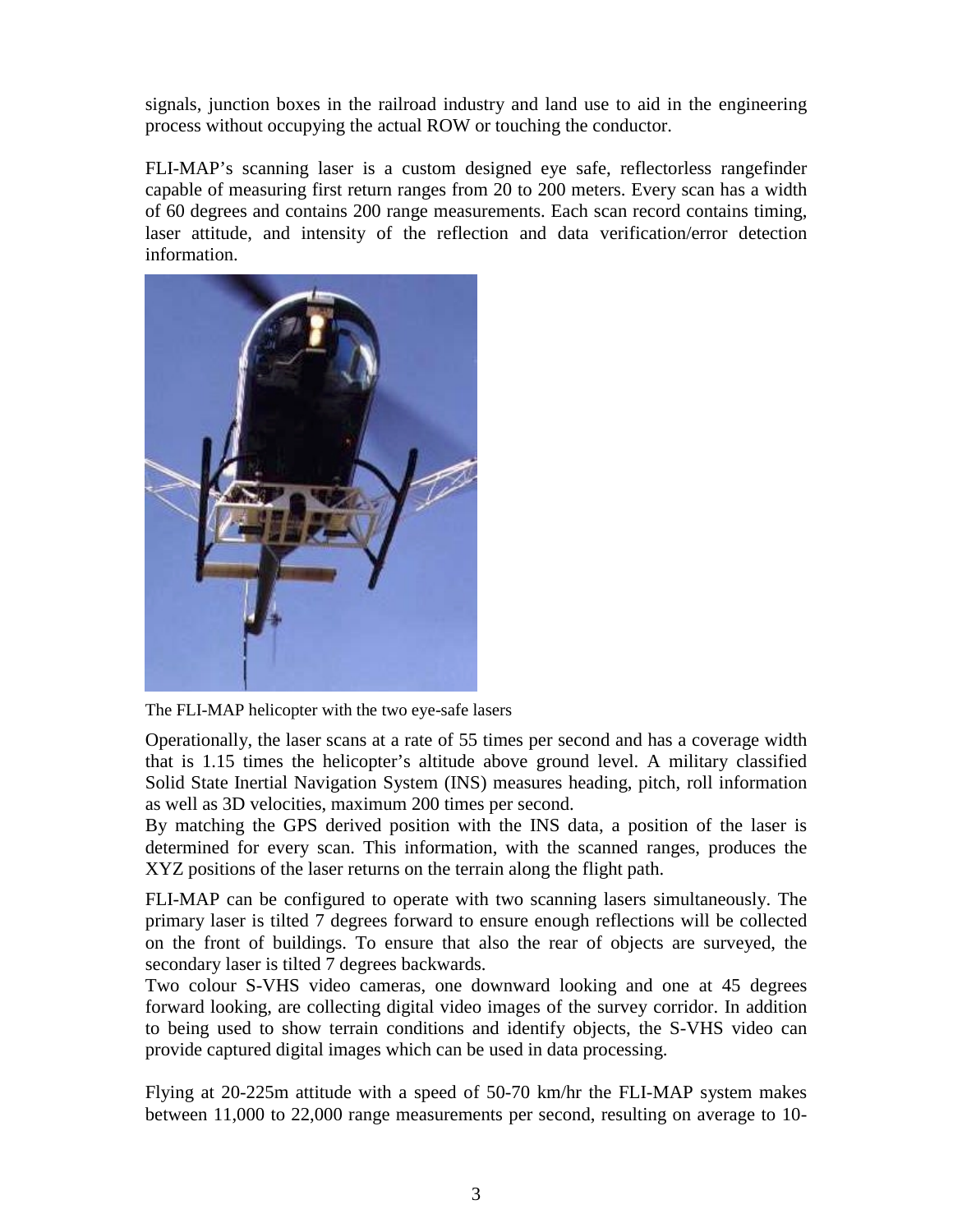15 points per m². This high point density allows accurate and reliable position and height of all objects in the corridor.



FLI-MAP® equipment inside helicopter

Based on those numbers the system collects on average between 1,000,000 and 2,500,000 3D data points per kilometer of Right Of Way. This volume of data can be handled and manipulated by Fugro's FLIP7™ software which allows an operator to easily access the information that is required. This package has been developed for processing airborne LiDAR data and has tools designed to streamline the extraction and formatting of specific information such as conductor clearances, centerline profiles, rails positions, etc. FLIP7 is used in the process of preparing traditional deliverables such as plan and profile sheets and digital input files for engineering design software packages. In addition, the software gives the engineer the ability to confirm measurements or conditions at his or her desktop, without the need to send survey crews into the field.

#### **3. FLI-MAP SURVEY OPERATIONS**

#### **Reconnaissance**

Four to five reference locations (every  $\pm$  20-30 km) are planned each flight session which will guarantee the necessary accuracy, quality control and back-up in case of problems on a base station, assuring that the distance between the helicopter and a base station never exceeds 10-15 km.

The reconnaissance survey ensures that the base stations are correctly spaced taking terrain constraints and local conditions, like hazardous surroundings, into account.

During the preparation phase also local helicopter companies are visited to check availablility and prices. The FLI-MAP system is worldwide certified by the American Federal Aviation Authorities on 5 different type of helicopters: Bell Jetranger, Bell Longranger McDonnell-Douglas 500, Eurocopter AS350 (A-star) and Eurocopter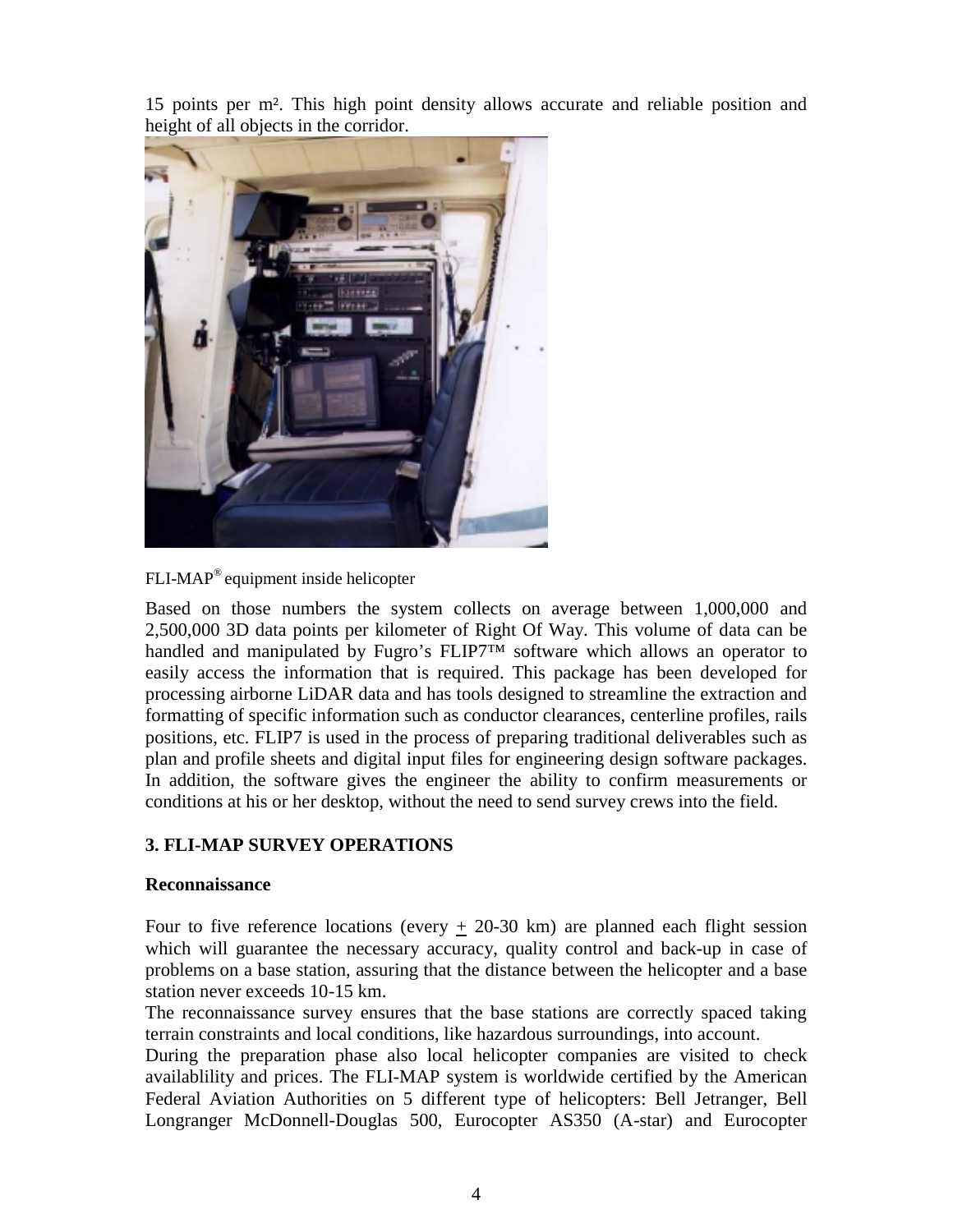AS355 (Twinstar). Independent of the country (e.g. South Africa, Portugal, Germany), the mobilization of a helicopter has taken a maximum of half a day.

GPS planning software is used to determine the time schedule for the flight sessions. Those survey windows are generated such that at least 6 GPS satellites can be observed at the same time. This is essential for an accurate and reliable positioning of the helicopter and thus the co-ordinates of the laser points.

### **Operations**

The total FLI-MAP system is mobilised on a Bell 206 Jetranger within 4-5 hours. After a project briefing and specific instructions to the pilot, the survey can be started in the afternoon of the first day.

Fugro Omnistar® satellite receivers are used to collect standard RTCM-104 differential corrections, which provide a sufficient accuracy for real-time navigation to guide the pilot along predetermined survey flight lines or to waypoints. The pilot and operator can view both the down-looking and forward-looking video on a flat screen colour display, while the operator has a specially designed interface for control and status monitoring of the system during operations.

The Fugro crew consists of a Pilot, a System Operator, a Supervisor Field Operations, two Data Processors and a field crew of on average four to man the base stations.

An average of two to three flights are completed per day, each lasting  $+2-2\frac{1}{2}$  hours. During each repose period for the pilot and operator, the field crew travels approx. 100km to the next reference locations along the corridor.

As of autumn 1999 more than 13,000 km has been surveyed in various countries and industries of which below a summary is included:

- Mapping of 1000 km high voltage electricity lines for Nuon, the largest Electricity Company in the Netherlands. The survey was completed within 4½ days and after 4 weeks the processing was finalized with the delivery of almost 4000 mast and substations X,Y,Z- co-ordinates (incl. attributes like mast and line number) and the longitudinal profile.
- 600 km of flood defenses in the Netherlands have been surveyed at the beginning of October for the Water Management Authorities. The goal of this project was to obtain a high-density (more than 9 points per m²), high-precision digital terrain model for analysis of the flood defenses.
- In South Africa the FLI-MAP system has surveyed 3875 km of railroad track for Spoornet, the South Africa railroad division of Transnet.
- A total of 700 km has been surveyed in Portugal. The project targeted a range of industries with various small missions throughout the whole country, like new planned roads and electricity lines, coastlines and existing electricity lines.
- Detailed topographic survey of 220 km of a 36" and 24" oil production pipeline in the Netherlands. The objective of the survey was to locate all objects in the ROW and to obtain a high accuracy longitudinal profile of the ground level above the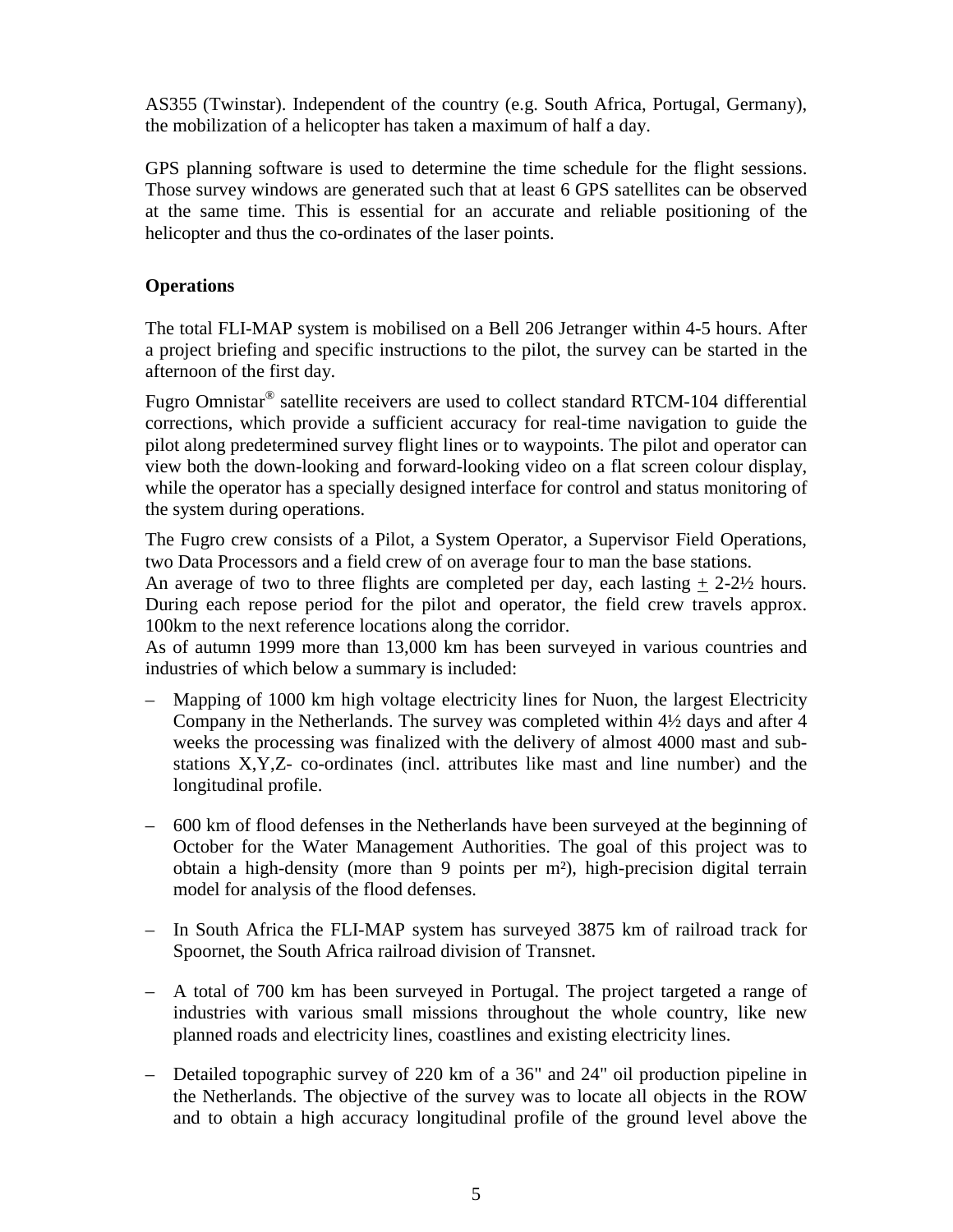pipeline. This in combination with a detailed (internal) pipeline survey using an intelligent scout scan, resulted in a very accurate cover determination.

- DTMs have been provided to the cities of Nijmegen and Leeuwarden, The Netherlands, for areas of new house developments.
- 105 km of route corridor has been surveyed in Germany to provide the German Railroad Authorities with a precise DTM, which will be used to plan the most optimum route for a high-speed railroad line between Frankfurt and Mannheim.
- 30 km of highway 4 in Belgium has been surveyed to provide detailed geographic information on road surface, traffic signs etc. The goal of this project was to obtain a high-density (more than 10 points per m<sup>2</sup>), high-precision digital terrain model.
- A Condition, Asset Inventory and Maintenance Survey of 2700 km of railroad on behalf of Railtrack Scotland.
- Recently corridors for new to be developed roads have been measured in Malaysia and French Polynesia with the FLI-MAP system.
- More than 1900 km has been surveyed along both riversides of the Rhine valley to determine the optimum position for noise protection walls.

### **Quality Control**

Daily, the GPS data is downloaded from all base stations and the two GPS receivers on the helicopter. This data is processed into accurate positions of the laser returns and reviewed during night to assure full coverage and required quality.

Pre-processing comprises of the following control measurements to check the final quality of the surveyed data:

- the overlap of joining flight lines and coverage of right-of-way;
- the quality of the laser points and video images;
- $-$  the point density verification is done by taking a  $10x10m<sup>2</sup>$  section randomness in the  $FLI-MAP<sup>®</sup>$  data and calculate the number of laser points;
- during each flight session, the helicopter will pass over at least one of the base stations. The calculated heights of the base stations will be compared with the actual published co-ordinates which will ensure that the accuracy requirements are met;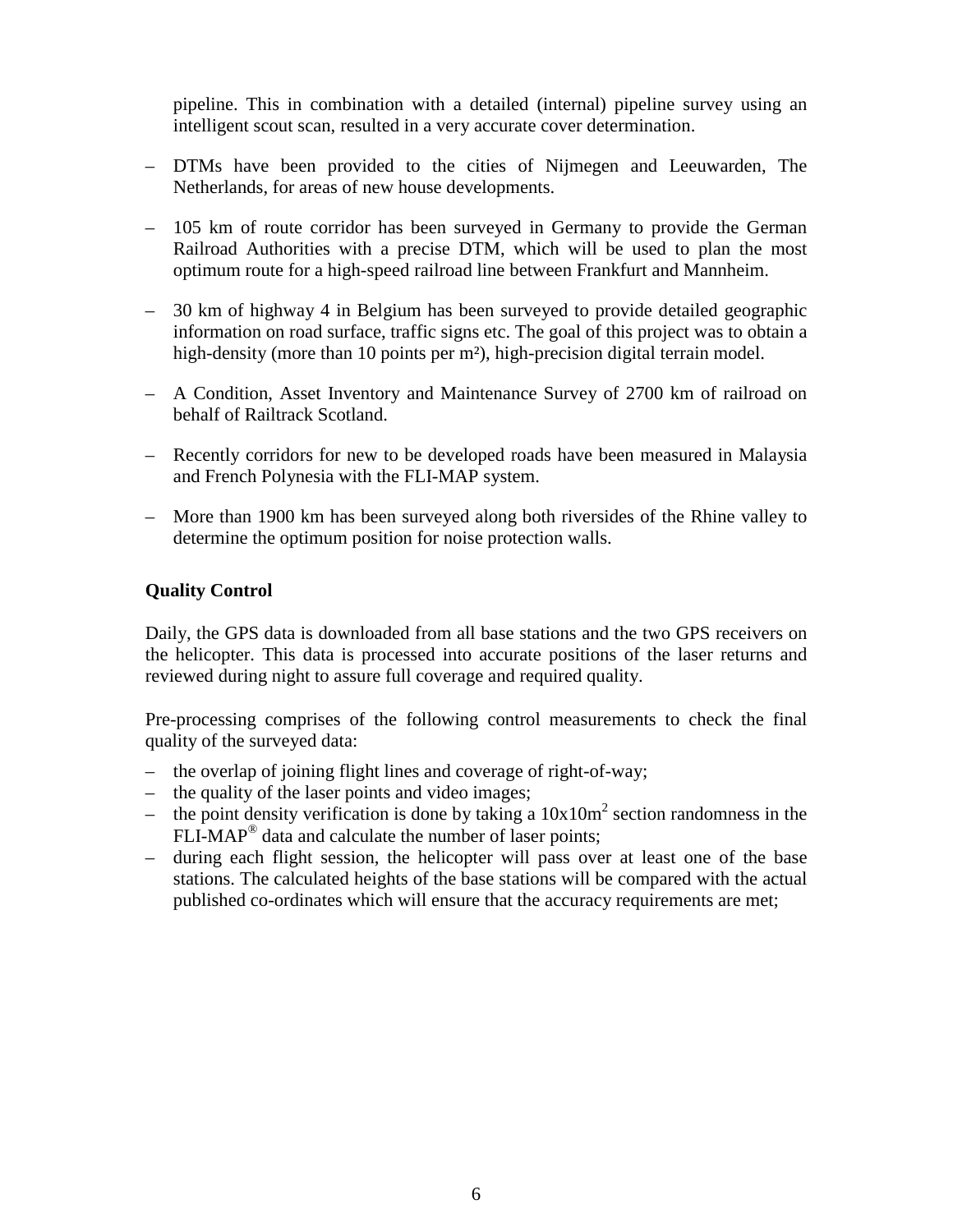

Set-up of computer and video recorders in a hotel room in South Africa during pre-processing operations

## **4. DATA DELIVERABLES AND ORTHO-RECTIFIED IMAGES**

#### **General**

The FLIP7 software package is used to process the billions of  $X, Y, Z$ -points, into various standard endproducts:

- 1. Various Digital Terrain Models
	- − X,Y,Z raw data
	- − X,Y,Z filtered data (e.g. ground or buildings dataset)
	- − Cross and Longitudinal Profiles
	- − Contour lines
- 2. Digital video images fully integrated with the 3D laser points
- 3. Volume calculations
- 4. GIS Database
- 5. Object inventory (polylines /points) including attribute information
- 6. Intensity figures for classification of the terrain
- 7. Exchange of data with other CAD/GIS packages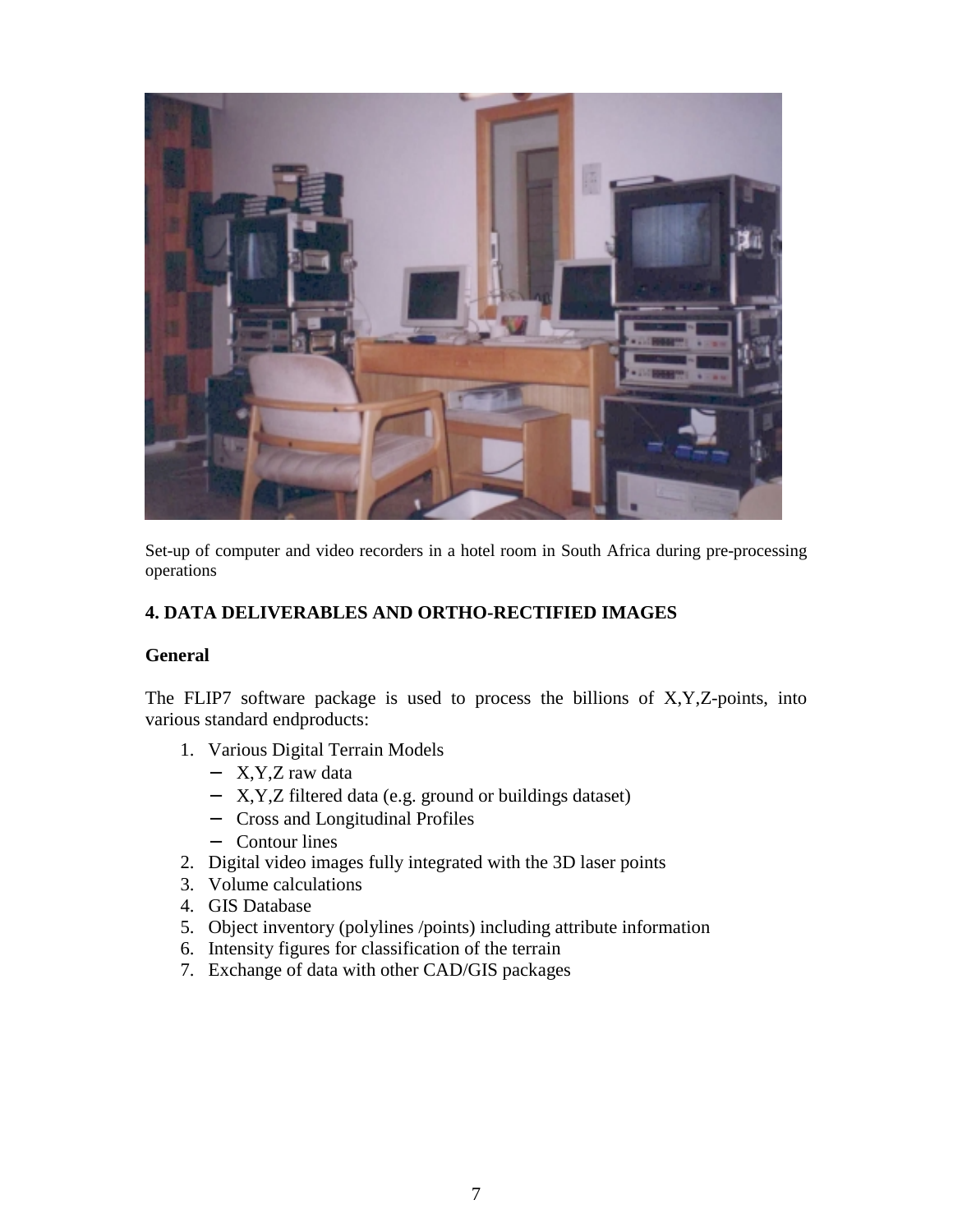

FLI-MAP® video capture of forward oblique perspective

FLIP7 is a Microsoft Windows NT 4.0 true 32 bit Windows application that merges the GPS position and INS attitude information with the LiDAR sensor data and video imagery. The package provides full CAD (Computer Aided Drafting) capabilities "on top of" the LiDAR data, providing additional intelligence to the CAD drawing.

Each layer contains drawing objects, which include points, polylines, and "groups", or collections of points and polylines. Every class of object can have its own user-defined set of unlimited attributes. Each attribute defined can have an unlimited number of predefined values. When the user extracts a point on a given layer, and has a user defined flag set, a dialog box appears with a data base entry table to be filled out. The fields have the predefined values available to be selected. A default value for each attribute can also be defined, as well as simply editing the field with a new value. This data base entry scheme greatly increases the reliability of the data captured by reducing simple mistakes like spelling and redundant naming of attributes.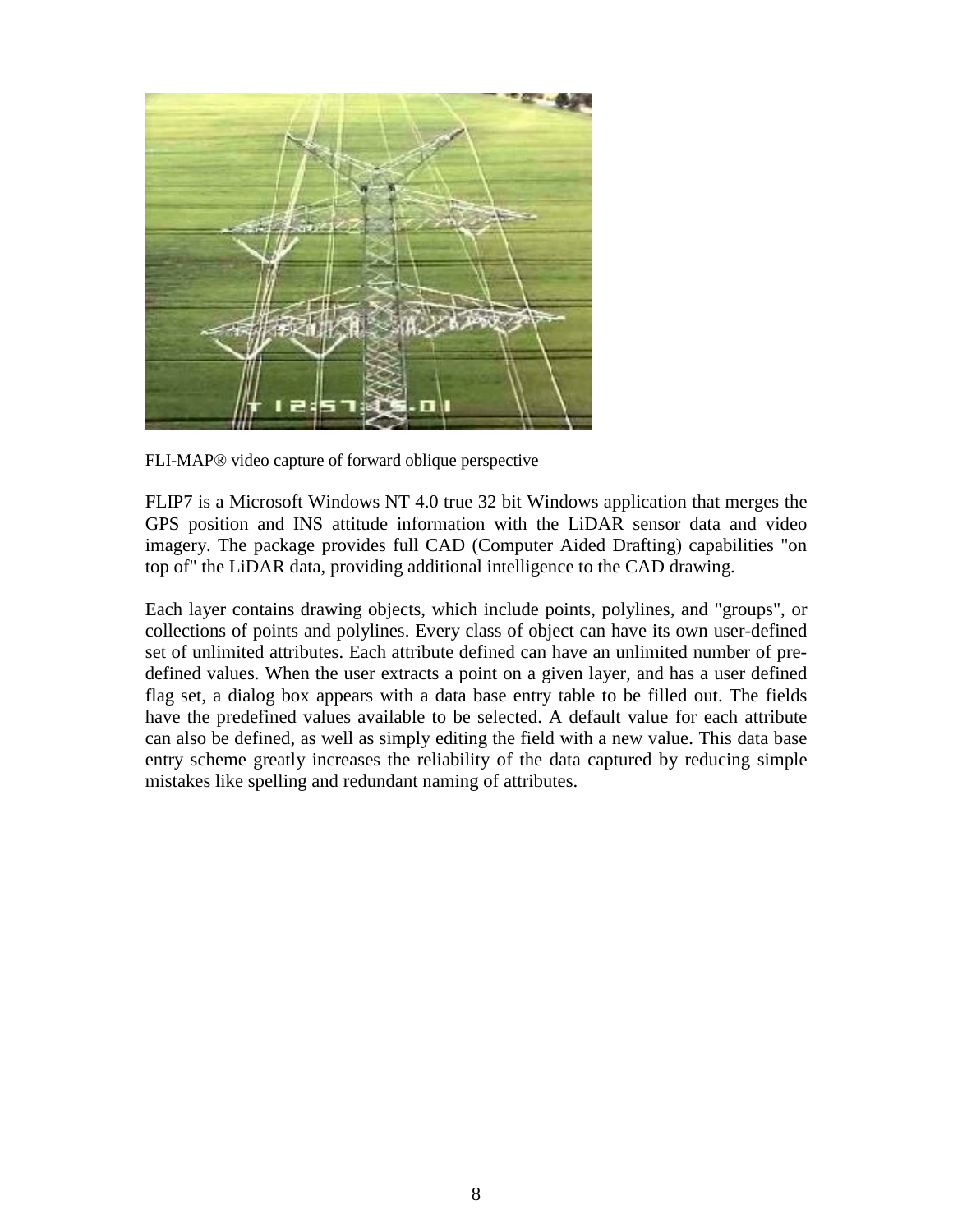

Final CAD drawing of a transmission line

### **Ortho-rectified, geo-referenced video images**

FLIP7, in conjunction with the Windows' application, DVController, controls special time coded MPEG video's allowing the user to co-ordinate the video images with the processed LiDAR data to get a multi-media presentation of the surveyed area.

This new development within FLIP7 is capable of capturing frame(s) of the downward video at the desired location The pixels of the captured image are then corrected for position, heading and height and 'fused' with the laser data to present the image as a geo-referenced ortho-rectified image. This provides not only better view for the operator on the video images and thus optimises the recognition of objects and attributes, also it enables the operator to correctly determine the position of small objects as the resolution of the video images is higher than the laser point density.

Not only single images can be ortho-rectified this way, the software also offers the possibility to generate automatic seamless mosaics of rectified video images along the line of flight.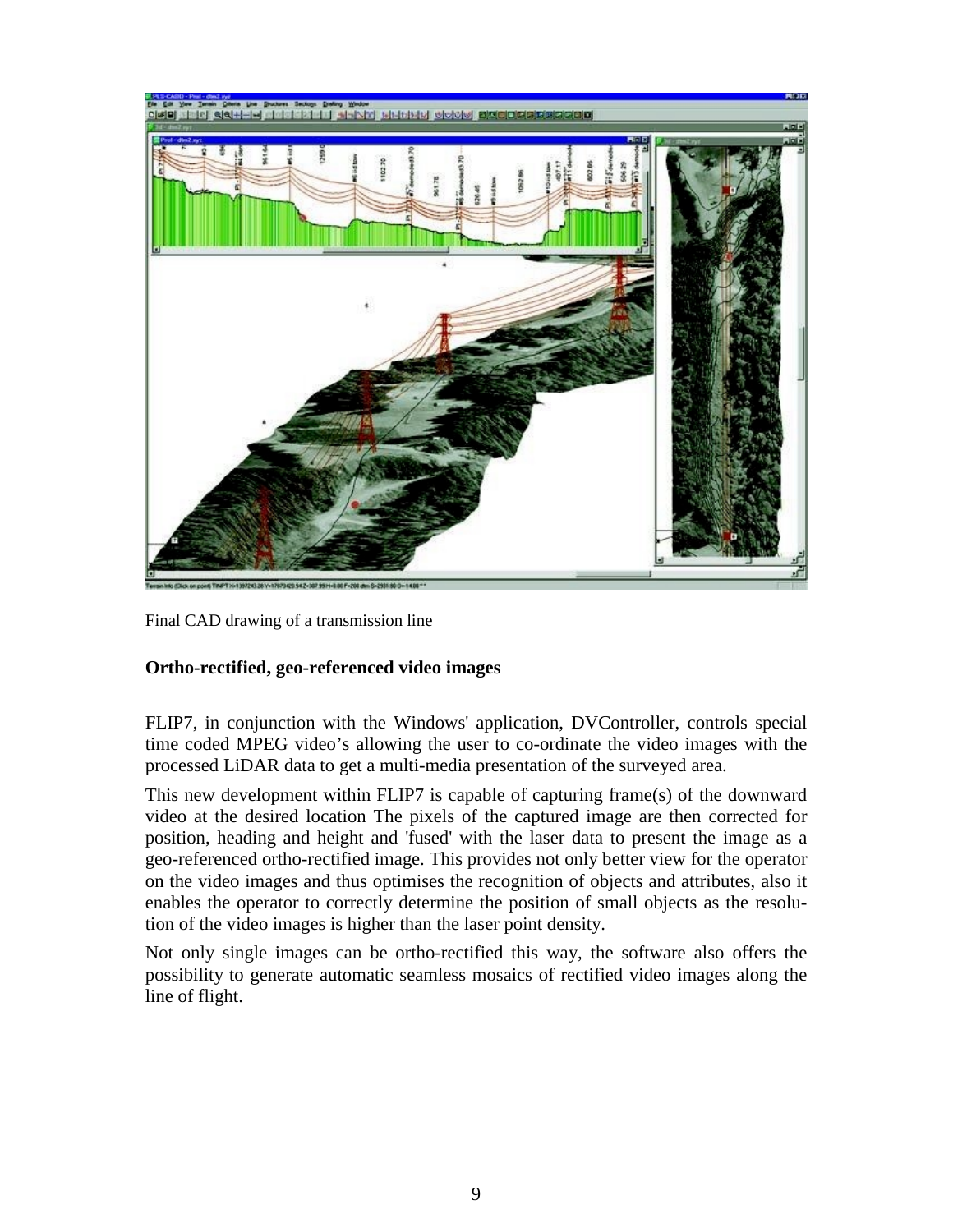

Example of FLI-MAP laser data fused with a mosaic of ortho-rectified, geo-referenced video images

#### **Automatic filtering routines**

To enable automatic classification and feature extraction, the FLIP7 Processing Package has been expanded with various filtering routines. The filters can be developed as fairly simple modules for specific tasks (e.g. find ground points, or calculate average height), but the ability of filters to communicate with each other also makes it possible to build complex algorithms. Such filters have already been successfully used to automate the classification of terrain features and, in so doing, have reduced the task of manual classification and interpretation from several weeks to only days. Over 25 filters are currently available, the most important of which include:

- A sophisticated filter to determine ground level and non-ground level points
- Depending on data intensity, stripes, arrows and other road markings can be automatically determined
- A filter to visualise break lines in terrain
- A 3D alignment filter for automatically detecting danger areas (e.g. where points are too close to a power line)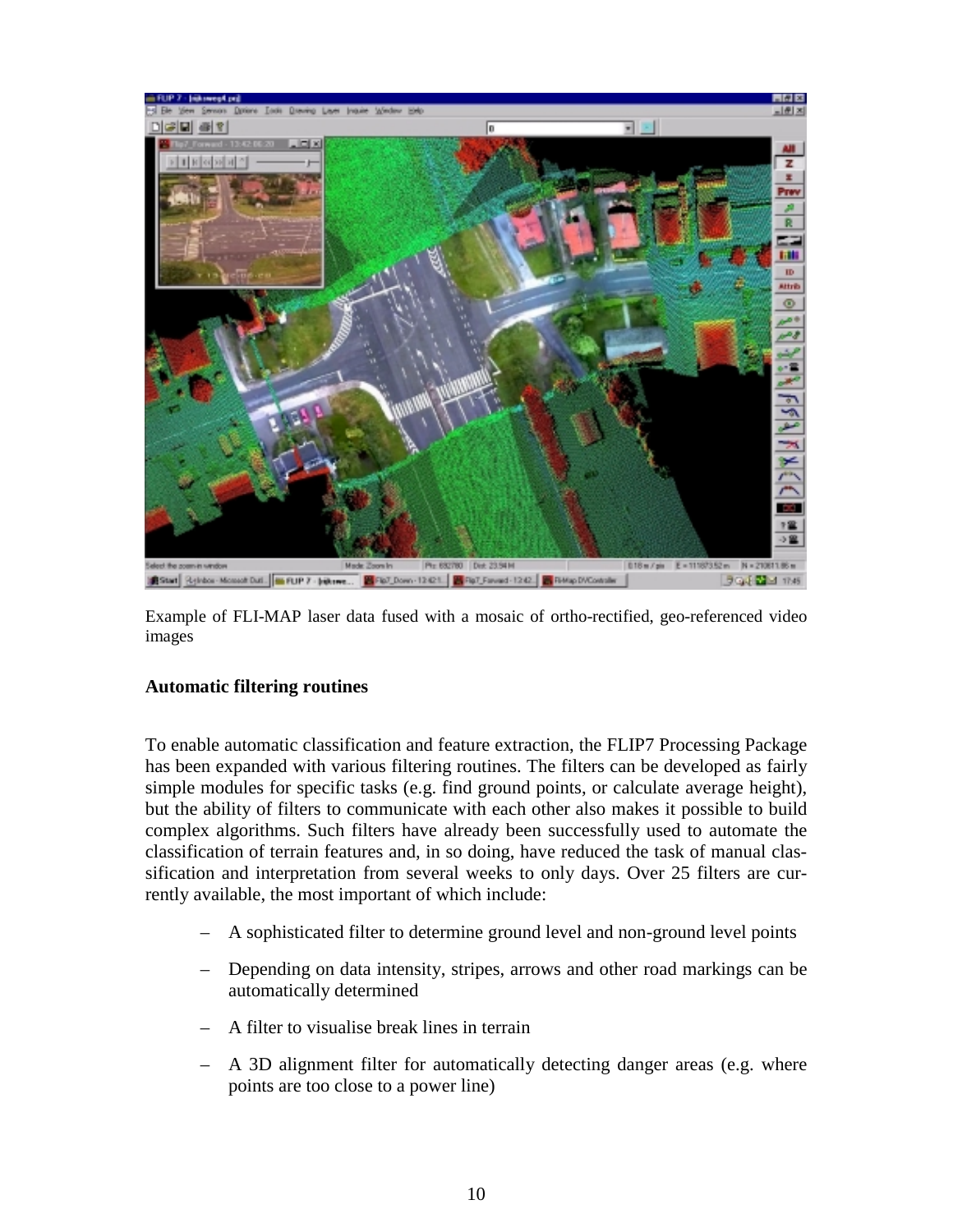

Combination of ground filter (green points) and filter that detects areas of danger close to a power line. Yellow points that identify trees at a safe distance (approx. 10m) change to red when they are within 2-3m of the power line*.*

One result of this is that automatic filtering routines that operate independently of FLIP7 can now be written by third parties. This will be aided by a Visual C++ Filter Wizard to be included in a software development kit.

### **5. CONCLUSION**

More and more clients realise that the barriers of the traditional techniques for corridor mapping have disappeared now that aerial laser altimetry can provide a unique method to survey long corridors by collecting remotely sensed data in a precise, reliable, costeffective and quick way without physically occupying the Right Of Ways. The laser imaging and ranging data, integrated with the information from kinematic GPS techniques, INS systems and digital ortho-rectified video images, provide clients a fast, save and cost-efficient alternative for traditional surveys.

The accuracy of the advanced LiDAR surveys is comparable to the conventional land survey methods and the qualitative and quantitative nature of the FLI-MAP data has allowed engineers to analyse drainage conditions, measure clearances between overhead power lines, or model any area along the survey corridor.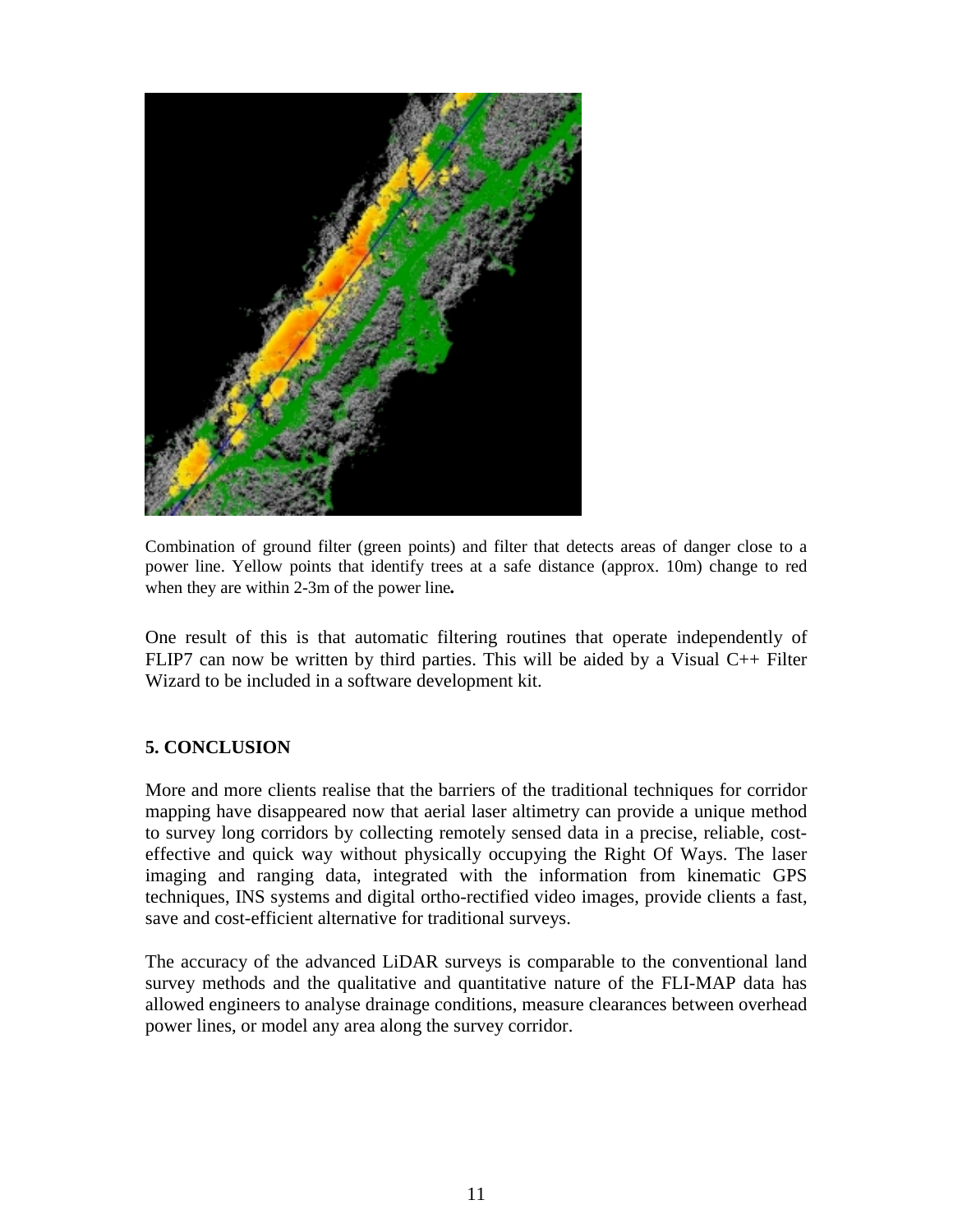

Cross Profile of Electricity Line

# **CONTACT**

Huug Haasnoot Director Fugro-Inpark B.V. Division FLI-MAP P.O. Box 3000 2260 DA Leidschendam THE NETHERLANDS Tel. + 31 70 31 70 700 Fax + 31 70 31 70 750 Email: h.haasnoot@fugro-inpark.nl